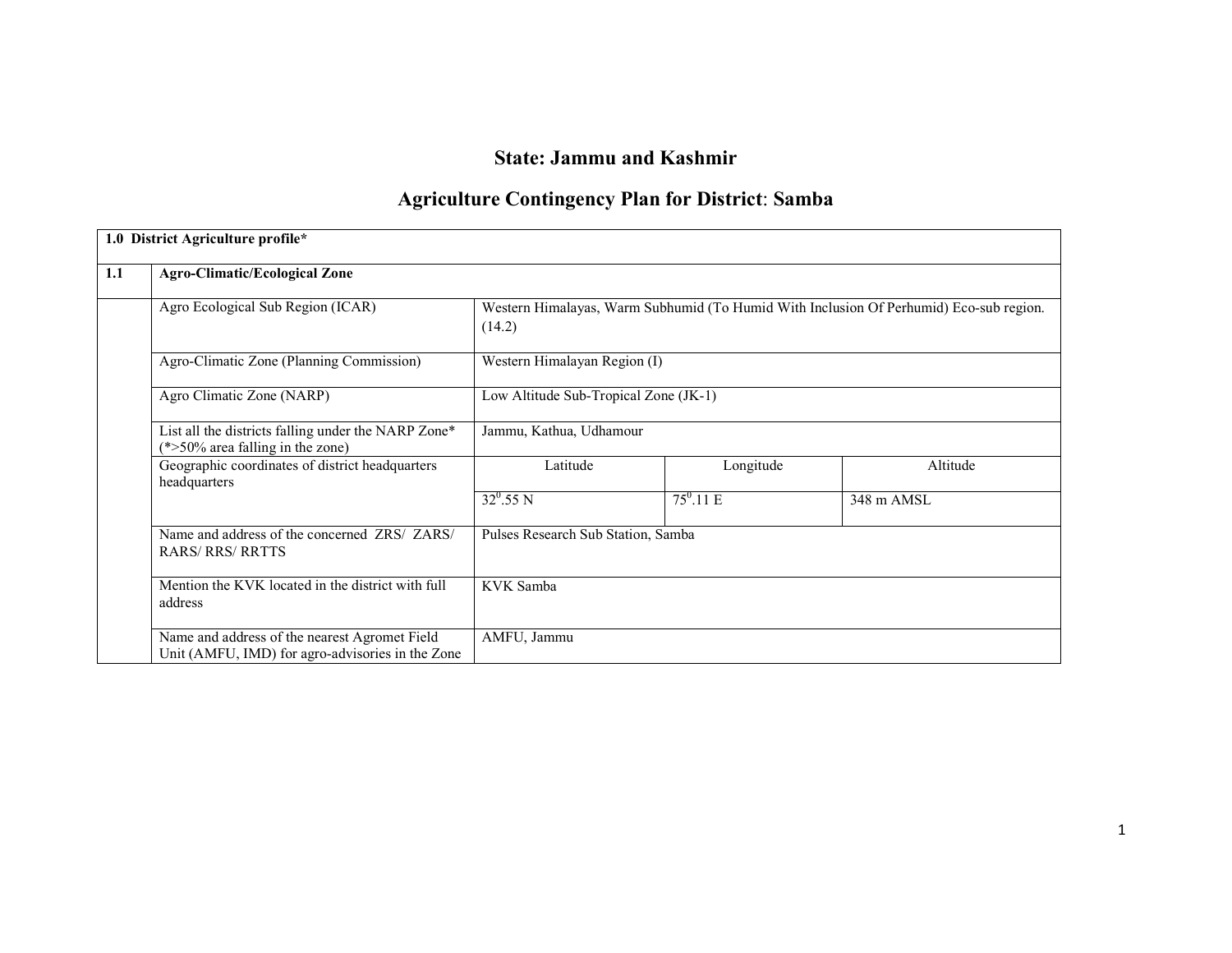| 1.2 | Rainfall               | Normal RF(mm) | <b>Normal Rainy days</b><br>(number) | <b>Normal Onset</b><br>(specify week and<br>month) | <b>Normal Cessation</b><br>(specify week and<br>month) |
|-----|------------------------|---------------|--------------------------------------|----------------------------------------------------|--------------------------------------------------------|
|     | SW monsoon (June-Sep): | 866.0         | 34                                   | $4th$ week of June                                 | $3rd$ week of September                                |
|     | NE Monsoon(Oct-Dec):   | 62.9          |                                      |                                                    |                                                        |
|     | Winter (Jan-February)  | 97.3          |                                      |                                                    |                                                        |
|     | Summer (March-May)     | 130.3         |                                      |                                                    |                                                        |
|     | Annual                 | 1156.5        | 54                                   |                                                    |                                                        |

| 1.3 | Land use                | Geographical | Cultivable | Forest | Land under       | Permanent | Cultivable | Land   | Barren and   | Current | Other   |
|-----|-------------------------|--------------|------------|--------|------------------|-----------|------------|--------|--------------|---------|---------|
|     | pattern of the          | area         | area       | area   | non-             | pastures  | wasteland  | under  | uncultivable | fallows | fallows |
|     | district (latest)       |              |            |        | agricultural use |           |            | Misc.  | land         |         |         |
|     | statistics)             |              |            |        |                  |           |            | tree   |              |         |         |
|     |                         |              |            |        |                  |           |            | crops  |              |         |         |
|     |                         |              |            |        |                  |           |            | and    |              |         |         |
|     |                         |              |            |        |                  |           |            | groves |              |         |         |
|     | Area $(900 \text{ ha})$ |              |            |        |                  |           |            |        |              |         |         |
|     |                         |              |            |        |                  |           |            |        |              |         |         |

| 1.4 | Major Soils (common names like red<br>sandy loam deep soils (etc.,)* | Area $(^{000}$ ha)** | Percent (%) of total geographical area |
|-----|----------------------------------------------------------------------|----------------------|----------------------------------------|
|     | 1. Clayey loam                                                       |                      |                                        |
|     | 2. Sandy loam                                                        |                      |                                        |
| 1.5 | <b>Agricultural land use</b>                                         | Area $('000 ha)$     | Cropping intensity %                   |
|     | Net sown area                                                        | 28464                | 211                                    |
|     | Area sown more than once                                             |                      |                                        |
|     | Gross cropped area                                                   | 60262                |                                        |

| 1.6 | <b>LESS 0</b><br>atıon<br> | $^{\prime\prime}000$ has<br>$\Delta$ ro |
|-----|----------------------------|-----------------------------------------|
|     | __<br>. .                  |                                         |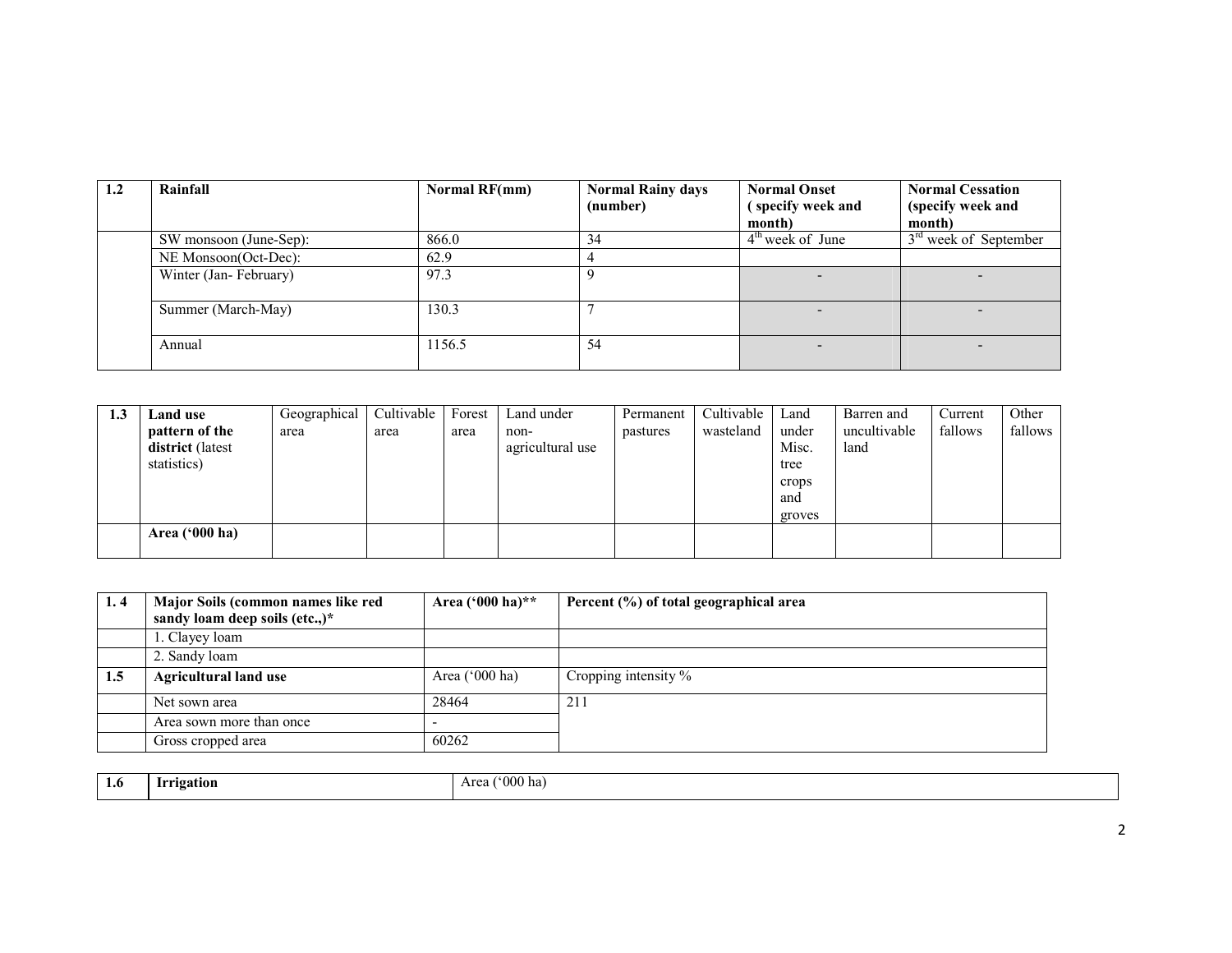| Net irrigated area                                                                                         | 7507                             |                |                                                                                                   |
|------------------------------------------------------------------------------------------------------------|----------------------------------|----------------|---------------------------------------------------------------------------------------------------|
| Gross irrigated area                                                                                       |                                  |                |                                                                                                   |
| Rainfed area                                                                                               |                                  |                |                                                                                                   |
| <b>Sources of Irrigation</b>                                                                               | Number                           | Area ('000 ha) | Percentage of total irrigated area                                                                |
| Canals                                                                                                     |                                  | 6292           |                                                                                                   |
| Tanks                                                                                                      |                                  |                |                                                                                                   |
| Open wells                                                                                                 |                                  | 1113           |                                                                                                   |
| Bore wells                                                                                                 | 25                               |                |                                                                                                   |
| Lift irrigation schemes                                                                                    |                                  |                |                                                                                                   |
| Micro-irrigation                                                                                           |                                  |                |                                                                                                   |
| Other sources (please specify)                                                                             |                                  | 102            |                                                                                                   |
| Total Irrigated Area                                                                                       |                                  |                |                                                                                                   |
| Pump sets                                                                                                  |                                  |                |                                                                                                   |
| No. of Tractors                                                                                            |                                  |                |                                                                                                   |
| Groundwater availability and use* (Data<br>source: State/Central Ground water<br><b>Department /Board)</b> | No. of blocks/<br><b>Tehsils</b> | $(\%)$ area    | Quality of water (specify the problem<br>such as high levels of arsenic, fluoride,<br>saline etc) |
| Over exploited                                                                                             |                                  |                |                                                                                                   |
| Critical                                                                                                   |                                  |                |                                                                                                   |
| Semi-critical                                                                                              |                                  |                |                                                                                                   |
| Safe                                                                                                       |                                  |                |                                                                                                   |
| Wastewater availability and use                                                                            |                                  |                |                                                                                                   |
| Ground water quality                                                                                       |                                  |                |                                                                                                   |
| *over-exploited: groundwater utilization > 100%; critical: 90-100%; semi-critical: 70-90%; safe: <70%      |                                  |                |                                                                                                   |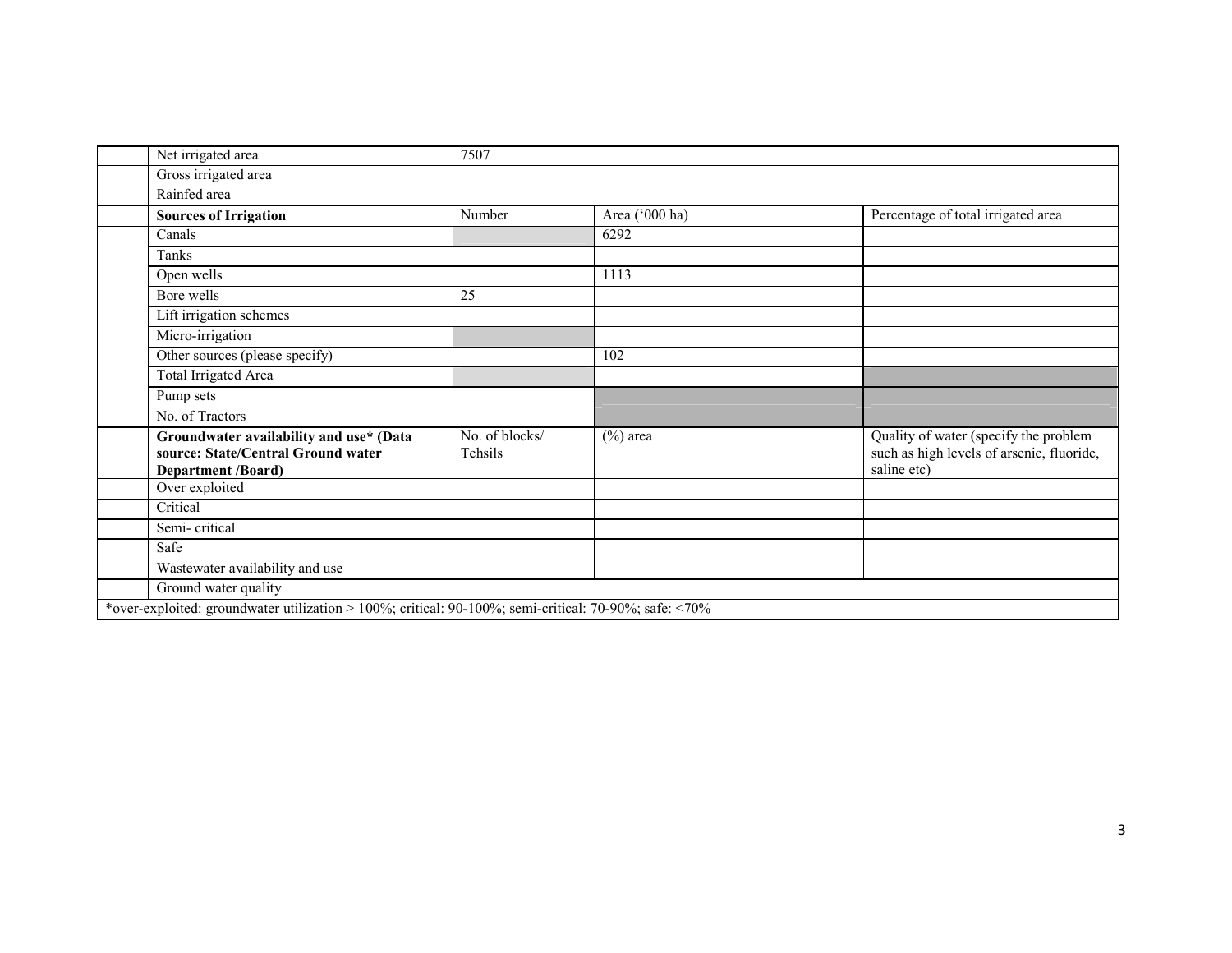| 1.7 | <b>Major field crops</b><br>cultivated | Area ('000 ha)           |                          |                          |                          |         |                          |                          |                          |  |
|-----|----------------------------------------|--------------------------|--------------------------|--------------------------|--------------------------|---------|--------------------------|--------------------------|--------------------------|--|
|     |                                        | <b>Kharif</b>            |                          | Rabi                     |                          |         |                          |                          |                          |  |
|     |                                        | <b>Irrigated</b>         | Rainfed                  | <b>Total</b>             | <b>Irrigated</b>         | Rainfed | <b>Total</b>             | <b>Summer</b>            | Grand<br>total           |  |
|     | Paddy                                  | 10.85                    | $\overline{\phantom{a}}$ | $\overline{\phantom{a}}$ | ۰                        |         | ٠                        | $\overline{\phantom{a}}$ | $\overline{\phantom{a}}$ |  |
|     | Maize                                  | $\overline{\phantom{a}}$ | $\overline{\phantom{a}}$ | $\overline{\phantom{a}}$ | $\overline{\phantom{a}}$ | 4882    | ٠                        | $\overline{\phantom{a}}$ | $\overline{\phantom{a}}$ |  |
|     | Wheat                                  | $\overline{\phantom{0}}$ | $\overline{\phantom{a}}$ | $\overline{\phantom{a}}$ | $\blacksquare$           | 30.03   | $\overline{\phantom{0}}$ | $\overline{\phantom{a}}$ | $\overline{\phantom{a}}$ |  |
|     | Millets                                | $\overline{\phantom{a}}$ | $\overline{\phantom{a}}$ | $\overline{\phantom{0}}$ | ۰                        | 5.79    | $\overline{\phantom{0}}$ | $\overline{\phantom{a}}$ | $\overline{\phantom{0}}$ |  |
|     | Pulses                                 | $\overline{\phantom{a}}$ | $\overline{\phantom{a}}$ | $\overline{\phantom{a}}$ | $\overline{\phantom{a}}$ | 2.81    | $\overline{\phantom{0}}$ | $\overline{\phantom{a}}$ | $\overline{\phantom{a}}$ |  |

#### 1.7 Area under major field crops & horticulture

| Horticulture crops -                     |              | Area ('000 ha)   |         |  |  |  |  |
|------------------------------------------|--------------|------------------|---------|--|--|--|--|
| Fruits                                   | <b>Total</b> | <b>Irrigated</b> | Rainfed |  |  |  |  |
| <b>Citrus</b>                            |              |                  | 1640 ha |  |  |  |  |
| Mango                                    |              |                  | 950 ha  |  |  |  |  |
| <b>Ber</b>                               |              |                  | 3368 ha |  |  |  |  |
| Guava                                    |              |                  | 417 ha  |  |  |  |  |
| Horticulture crops-<br><b>Vegetables</b> | ٠            | -                | -       |  |  |  |  |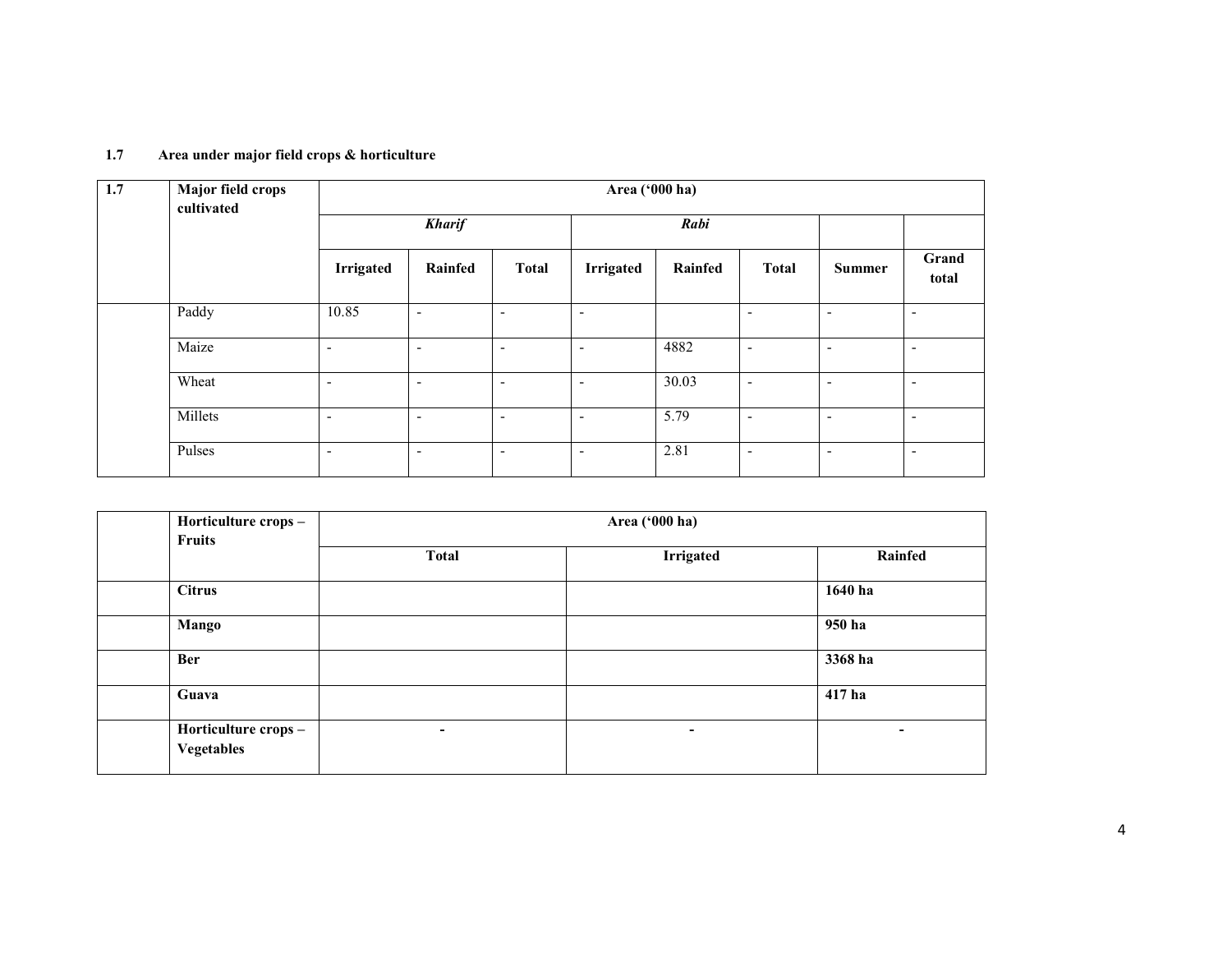| <b>Medicinal and</b><br>Aromatic crops                                                                                                               |         |        |                |
|------------------------------------------------------------------------------------------------------------------------------------------------------|---------|--------|----------------|
| <b>Plantation crops</b>                                                                                                                              | ۰       | ۰      |                |
| <b>Fodder crops</b>                                                                                                                                  | ۰       | $\sim$ | $\blacksquare$ |
| <b>Total fodder crop</b><br>area                                                                                                                     | 3.750   |        |                |
| Grazing land,<br>reserve areas etc                                                                                                                   | 8218 ha |        |                |
| Availability of<br>unconventional<br>feeds/by products<br>eg., breweries waste,<br>food processing,<br>fermented feeds<br>bamboo shoots, fish<br>etc |         |        |                |
| Sericulture etc<br>Other agro<br>enterprises<br>(mushroom<br>cultivation etc<br>specify)                                                             |         |        |                |
| Others (specify)                                                                                                                                     |         |        |                |

| 1.8 | Livestock                        | Male ('lakhs) | Female (lakhs) | Total (lakhs) |
|-----|----------------------------------|---------------|----------------|---------------|
|     | Indigenous cattle                | 0.095         | 0.582          | 0.953         |
|     | ' Crossbred cattle<br>Improved / |               |                |               |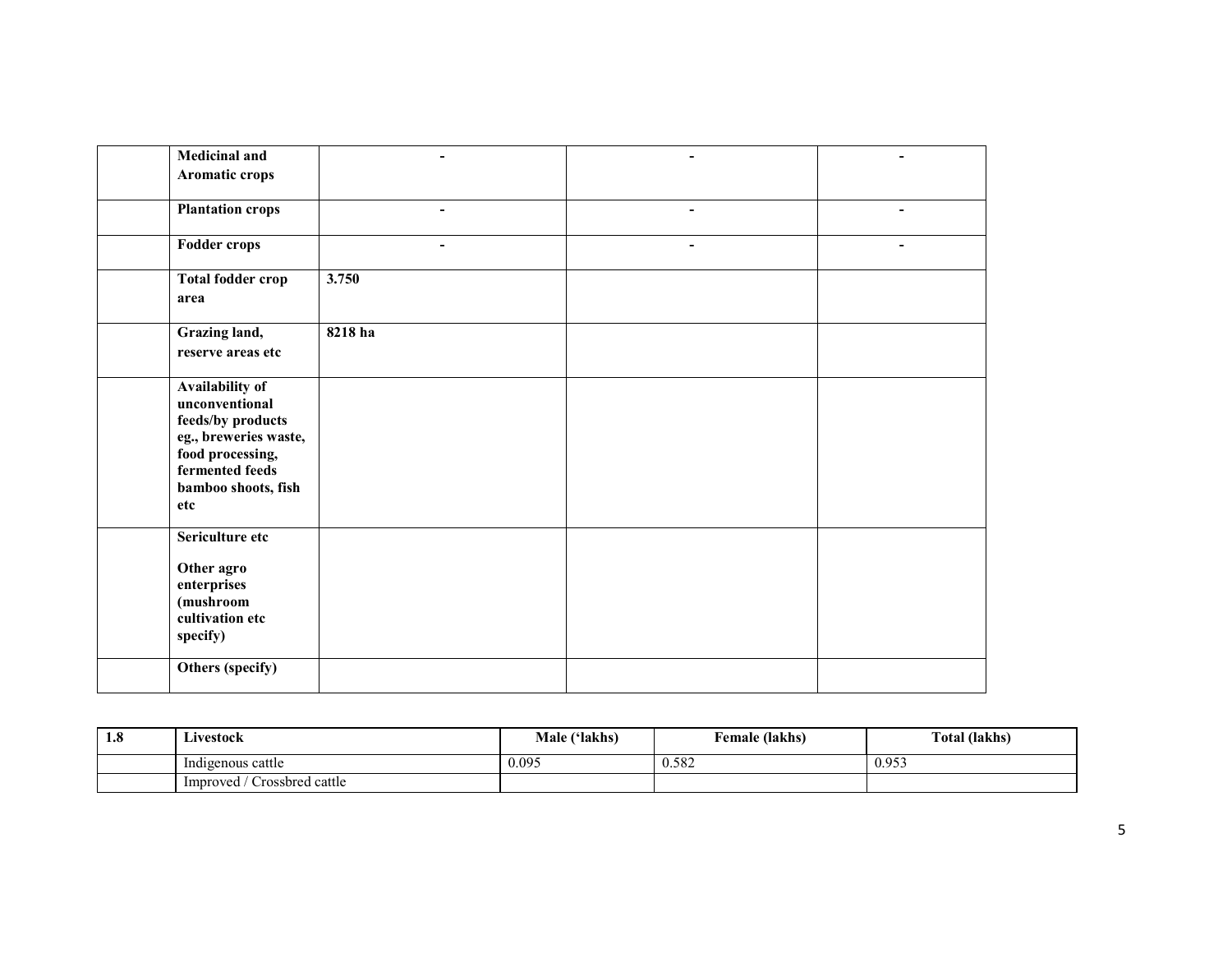|      | Buffaloes (local low yielding)                              |                        | 0.039        | 0.314                    |                            | 0.516                                |                |                        |  |  |
|------|-------------------------------------------------------------|------------------------|--------------|--------------------------|----------------------------|--------------------------------------|----------------|------------------------|--|--|
|      | <b>Improved Buffaloes</b>                                   |                        |              |                          |                            |                                      |                |                        |  |  |
|      | Goat                                                        |                        |              |                          |                            | 2.095                                |                |                        |  |  |
|      | Sheep<br>Pig                                                |                        |              |                          |                            | 2.795                                |                |                        |  |  |
|      |                                                             |                        |              |                          |                            | 0.0006                               |                |                        |  |  |
|      | Mithun                                                      |                        |              |                          |                            |                                      |                |                        |  |  |
|      | Yak                                                         |                        |              |                          |                            |                                      |                |                        |  |  |
|      | Others (Horse, mule, donkey etc., specify)                  |                        |              |                          |                            |                                      | 0.0918; 0.0245 |                        |  |  |
|      | Commercial dairy farms (Number)                             |                        |              |                          |                            |                                      |                |                        |  |  |
| 1.9  | <b>Poultry</b>                                              |                        | No. of farms |                          |                            | Total No. of birds (lakhs)           |                |                        |  |  |
|      | Commercial                                                  |                        |              | 1.071                    |                            |                                      |                |                        |  |  |
|      | Backyard                                                    |                        |              |                          |                            |                                      |                |                        |  |  |
| 1.10 | Fisheries (Data source: Chief Planning Officer)             |                        |              |                          |                            |                                      |                |                        |  |  |
|      |                                                             |                        |              |                          |                            |                                      |                |                        |  |  |
|      | A. Capture                                                  |                        |              |                          |                            |                                      |                |                        |  |  |
|      | i) Marine (Data Source:                                     | No. of fishermen       |              | <b>Boats</b>             |                            | <b>Nets</b>                          |                | <b>Storage</b>         |  |  |
|      | Fisheries Department)                                       |                        |              |                          |                            |                                      |                | facilities (Ice        |  |  |
|      |                                                             | 209 (registered)       | Mechanized   | Non-                     | Mechanized                 | Non-mechanized                       |                | plants etc.)           |  |  |
|      |                                                             |                        |              | mechanized               | (Trawl nets,<br>Gill nets) | (Shore Seines, Stake &<br>trap nets) |                |                        |  |  |
|      |                                                             |                        |              |                          |                            |                                      |                |                        |  |  |
|      |                                                             |                        |              |                          |                            |                                      |                |                        |  |  |
|      |                                                             |                        |              |                          |                            |                                      |                |                        |  |  |
|      | ii) Inland (Data Source:                                    | No. Farmer owned ponds |              | <b>No. of Reservoirs</b> |                            | No. of village tanks                 |                |                        |  |  |
|      | Fisheries Department)                                       |                        |              |                          |                            |                                      |                |                        |  |  |
|      |                                                             |                        |              |                          |                            |                                      |                |                        |  |  |
|      | <b>B.</b> Culture                                           |                        |              |                          |                            |                                      |                |                        |  |  |
|      |                                                             |                        |              |                          |                            |                                      |                |                        |  |  |
|      |                                                             |                        |              |                          | Water Spread Area (ha)     | Yield (t/ha)                         |                | Production ('000 tons) |  |  |
|      |                                                             |                        |              |                          |                            |                                      |                |                        |  |  |
|      | i) Brackish water (Data Source: MPEDA/Fisheries Department) |                        |              |                          |                            |                                      | $2700$ qtls    |                        |  |  |
|      | ii) Fresh water (Data Source: Fisheries Department)         |                        |              |                          |                            |                                      |                |                        |  |  |
|      |                                                             |                        |              |                          |                            |                                      |                |                        |  |  |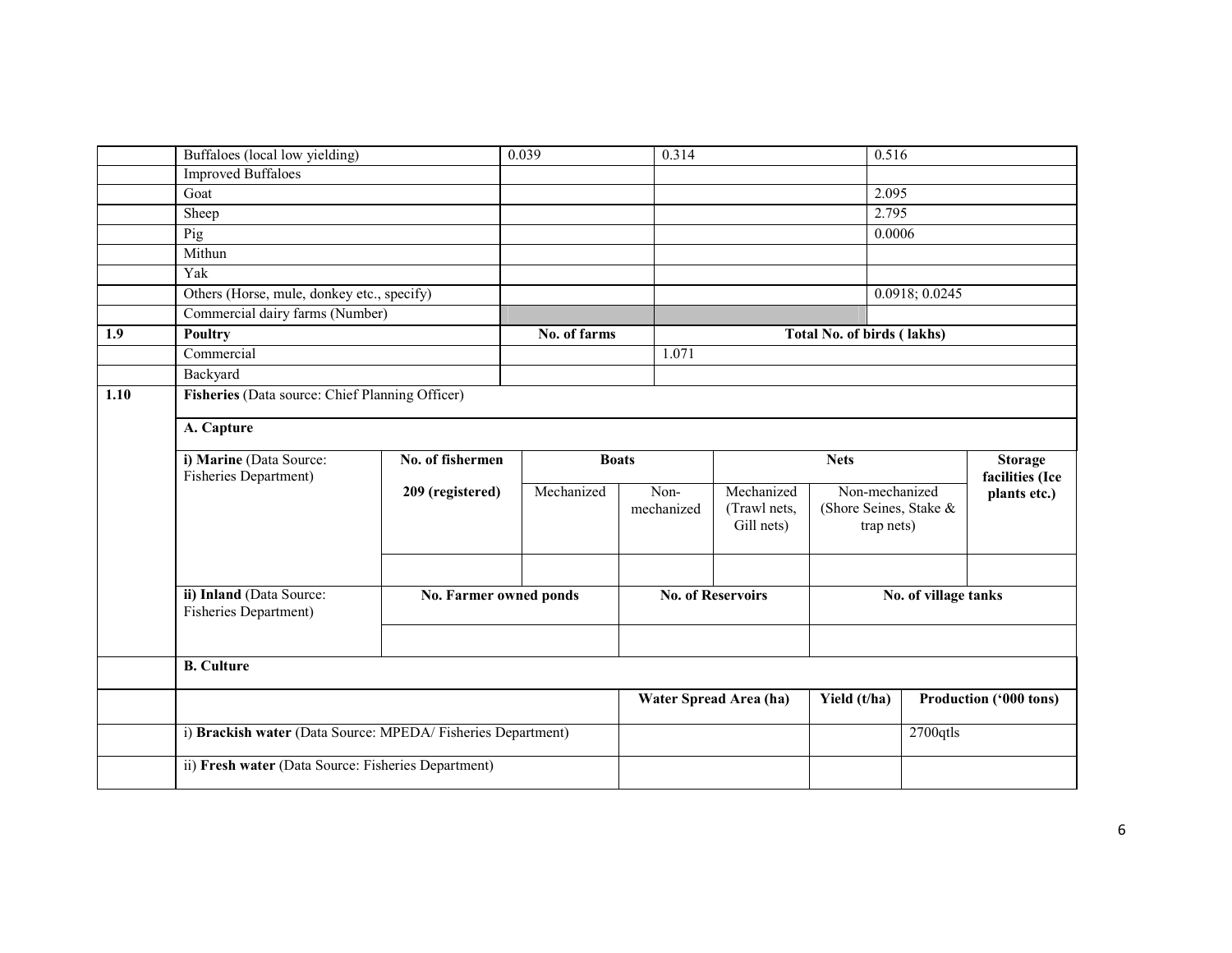| Others |  |  |
|--------|--|--|
|        |  |  |

## 1.11 Production and Productivity of major crops

| 1.11 | Name of crop |                       | Kharif                                                                    |                          | Rabi                    |                       | <b>Summer</b>           |                       | <b>Total</b>            | Crop                                   |
|------|--------------|-----------------------|---------------------------------------------------------------------------|--------------------------|-------------------------|-----------------------|-------------------------|-----------------------|-------------------------|----------------------------------------|
|      |              | Production<br>(000 t) | Productivity<br>(kg/ha)                                                   | Production<br>(000 t)    | Productivity<br>(kg/ha) | Production<br>(000 t) | Productivity<br>(kg/ha) | Production<br>(000 t) | Productivity<br>(kg/ha) | residue as<br>fodder<br>(000)<br>tons) |
|      |              |                       | Major Field crops (Crops to be identified based on total acreage)         |                          |                         |                       |                         |                       |                         |                                        |
|      | Rice         | 203.55                | 18.75q/ha                                                                 |                          |                         |                       |                         |                       |                         |                                        |
|      | Maize        | 66.50                 | 13.62q/ha                                                                 | $\overline{\phantom{a}}$ |                         |                       |                         |                       |                         |                                        |
|      | Wheat        | 522.53                | 17.39q/ha                                                                 | $\overline{\phantom{a}}$ |                         |                       |                         |                       |                         |                                        |
|      | Millets      | 34.57                 |                                                                           | $\overline{\phantom{a}}$ |                         |                       |                         |                       |                         |                                        |
|      | Pulses       | 20.05                 |                                                                           |                          |                         |                       |                         |                       |                         |                                        |
|      |              |                       |                                                                           |                          |                         |                       |                         |                       |                         |                                        |
|      |              |                       | Major Horticultural crops (Crops to be identified based on total acreage) |                          |                         |                       |                         |                       |                         |                                        |

| 1.12 | Sowing window for 5 major<br>field crops<br>(start and end of normal<br>sowing period) | <b>Maize</b> | <b>Rice</b> | <b>Moong/Mash</b> | Wheat | Rabi oilseed |
|------|----------------------------------------------------------------------------------------|--------------|-------------|-------------------|-------|--------------|
|      | Kharif-Rainfed                                                                         |              |             |                   |       |              |
|      | Kharif-Irrigated                                                                       |              |             |                   |       |              |
|      | Rabi-Rainfed                                                                           |              |             |                   |       |              |
|      | Rabi-Irrigated                                                                         |              |             |                   |       |              |
|      | Summer-irrigated                                                                       |              |             |                   |       |              |
|      | Summer-rainfed                                                                         |              |             |                   |       |              |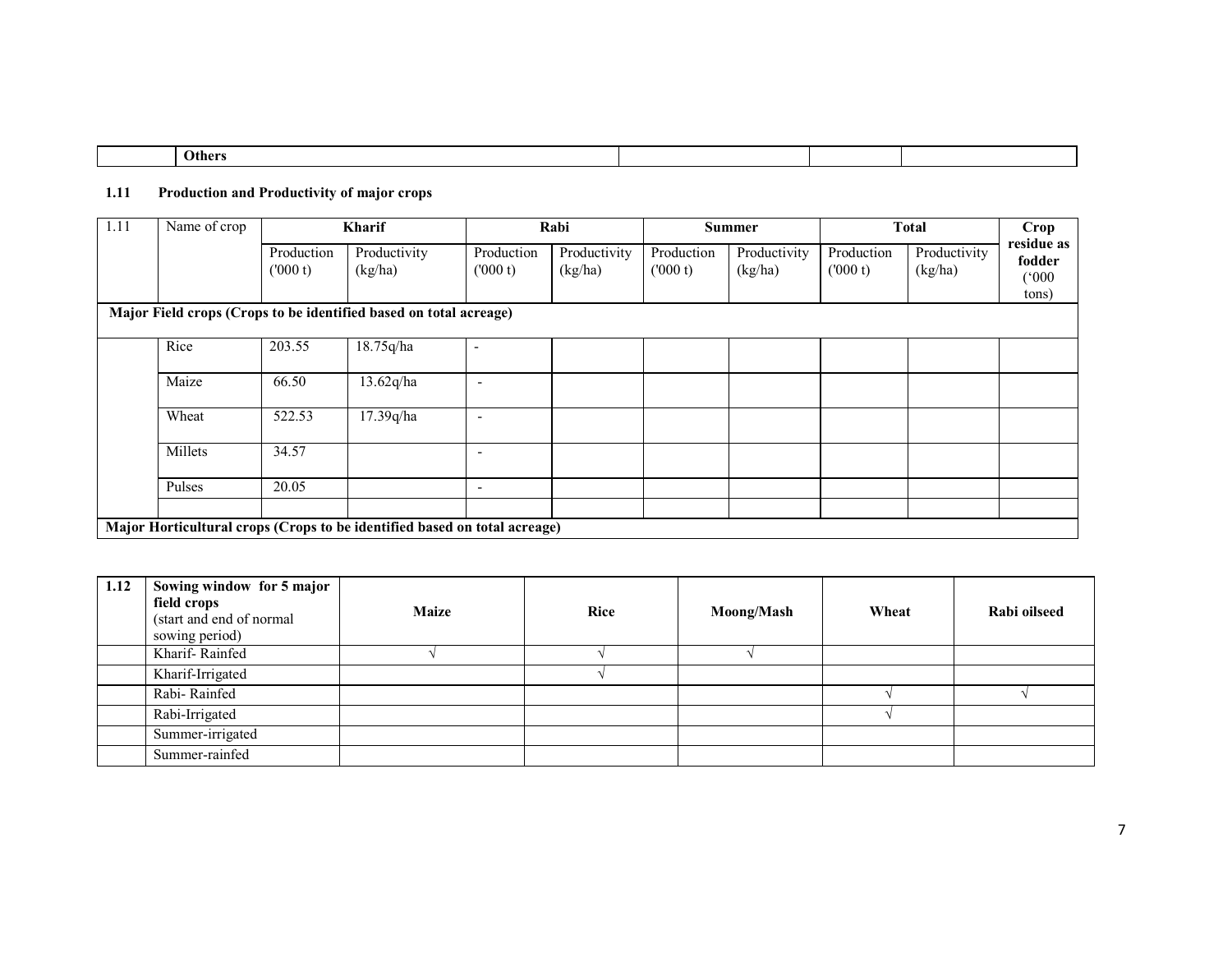| 1.13 | What is the major contingency the district is prone to? (Tick mark) | Regular* | Occasional    | <b>None</b> |
|------|---------------------------------------------------------------------|----------|---------------|-------------|
|      | Drought                                                             |          | $\lambda$     |             |
|      | Flood                                                               |          | $\lambda$     |             |
|      | Cyclone                                                             |          |               | V           |
|      | Hail storm                                                          |          | $\lambda$     |             |
|      | Heat wave                                                           |          | $\lambda$     |             |
|      | Cold wave                                                           |          | $\lambda$     |             |
|      | Frost                                                               |          | $\lambda$     |             |
|      | Sea water intrusion                                                 |          |               | $\sqrt{ }$  |
|      | Snowfall                                                            |          | $\gamma$      |             |
|      | Landslides                                                          |          |               |             |
|      | Earthquake                                                          |          | $\sqrt{ }$    |             |
|      | Pests and disease outbreak (specify)                                |          | $\gamma$      |             |
|      | Others (like fog, cloud bursting etc.)                              |          | $\mathcal{N}$ |             |

\*When contingency occurs in six out of 10 years

| 1.14 | Include Digital maps of<br>the district for | Location map of district within State as Annexure I | Enclosed: Yes |
|------|---------------------------------------------|-----------------------------------------------------|---------------|
|      |                                             | Mean annual rainfall as Annexure 2                  | Enclosed: No  |
|      |                                             | Soil map as Annexure 3                              | Enclosed: No  |

## 2.0 Strategies for weather related contingencies

2.1 Drought

#### 2.1.1 Rainfed situation (SAMBA) Normal onset & Withdrawal of monsoon:  $27^{th}$  June  $\pm 10$  days &  $21^{st}$  Sept.  $\pm 7$  days

| <b>Condition</b>    |               |              | <b>Suggested Contingency measures</b>       |                                              |                   |  |  |
|---------------------|---------------|--------------|---------------------------------------------|----------------------------------------------|-------------------|--|--|
| <b>Early season</b> | <b>Maior</b>  | Normal Crop/ | Change in crop / cropping system $\epsilon$ | <b>Agronomic measures</b>                    | <b>Remarks</b> on |  |  |
| drought             | Farming       | Cropping     | including variety                           |                                              | Implementati      |  |  |
| (delaved            | situation     | svstem       |                                             |                                              | on                |  |  |
| onset)              |               |              |                                             |                                              |                   |  |  |
| Delay by 2          | <b>Medium</b> | Maize        | Sole Maize                                  | Dry sowing of maize can be followed, so that |                   |  |  |
| weeks               | rainfall      | (Hybrid:     | Intercropping of maize (Hybrid:             | after getting rainfall, it will germinate.   |                   |  |  |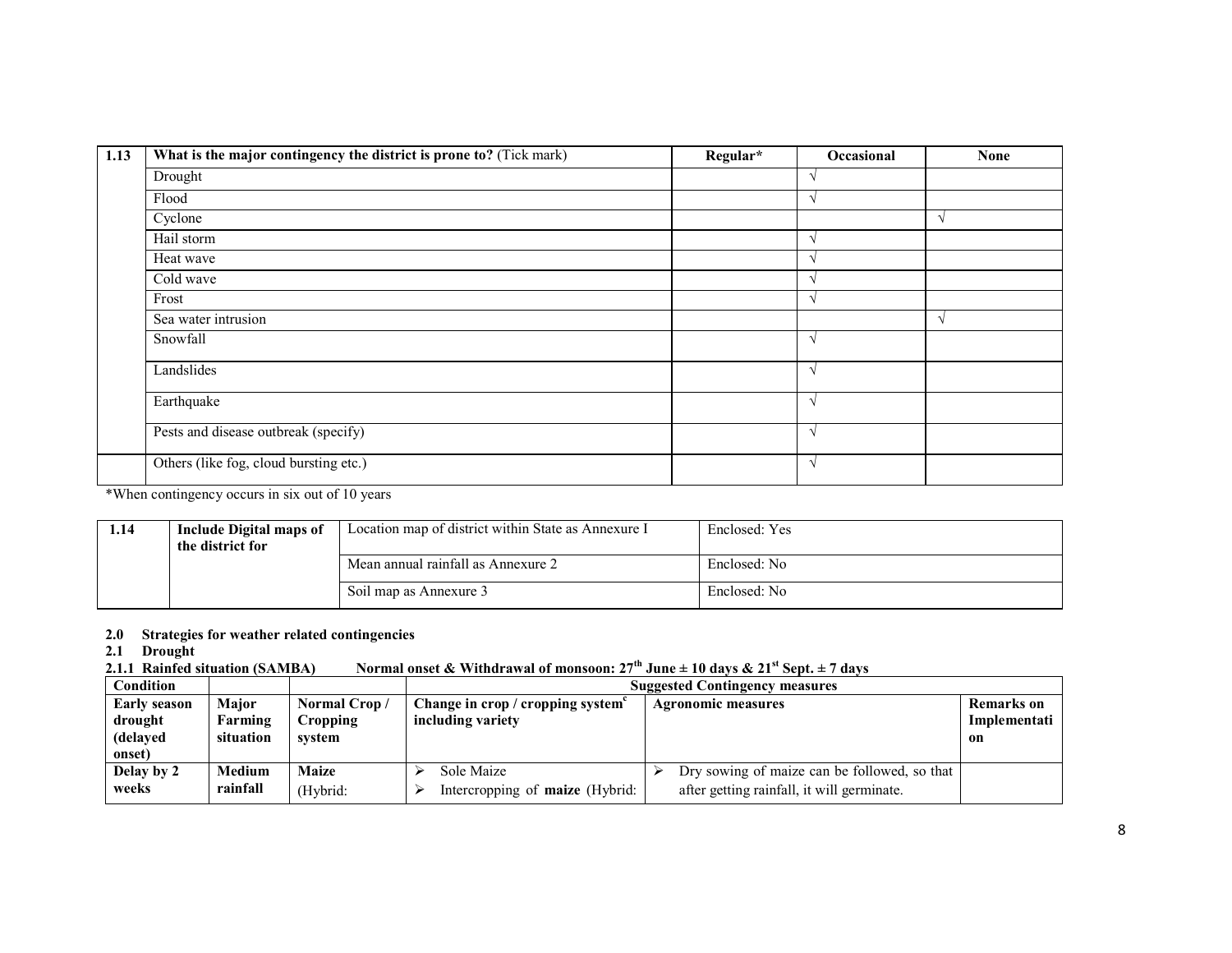| $(5^{th}$ to $15^{th}$<br>$July)*$<br>$27^{th}$ & $28^{th}$<br><b>SMW</b> | <b>Sandy</b><br>loam soils<br>Sub-<br><b>Tropical</b><br>region | $GS-2$ ,<br>Kanchan<br>517)                                                         |        | GS-2, Kanchan-517) + cowpea<br>(C-152, PS-42, Culture-1).<br>Intercropping of <b>maize</b> (local) +<br>cowpea (C-152, PS-42, Culture-<br>1).                                                                                                          | $\blacktriangleright$<br>⋗ | Apply fertilizer by 'Pora' method.<br>Amount of fertilizer N is to be reduced by<br>50% and $P_2O_5$ and $K_2O$ both is to be reduced<br>by 25%.<br>Reduce the inter-row distance from 75 to 60<br>cm and sow by 'Kera' method to facilitate<br>hoeing/weeding.<br>Maize: Cowpea = $8:1$<br>Integrated weed management: Atrazin $(a)$ 1 kg<br>a.i./ha (pre-emergence) + one hand-weeding at<br>3 WAS, and earthing-up at 6 WAS. |  |
|---------------------------------------------------------------------------|-----------------------------------------------------------------|-------------------------------------------------------------------------------------|--------|--------------------------------------------------------------------------------------------------------------------------------------------------------------------------------------------------------------------------------------------------------|----------------------------|---------------------------------------------------------------------------------------------------------------------------------------------------------------------------------------------------------------------------------------------------------------------------------------------------------------------------------------------------------------------------------------------------------------------------------|--|
|                                                                           |                                                                 | Mixed<br>fodder<br>(Maize+<br>cowpea+ cluster<br>Oilseed<br>bean)-<br>(Rabi season) | ➤<br>➤ | Mixed fodder of maize (African<br>$tall$ ) + cowpea (EC 4216, Type-<br>2)/ cluster bean (Ageta-Guara-<br>$III$ ).<br>Toria may be taken in the left<br>over area within first fortnight of<br>September.                                               | ≻                          | Inoculate seeds of cowpea with 'rhizobium'<br>culture.<br>Perform weeding.                                                                                                                                                                                                                                                                                                                                                      |  |
|                                                                           |                                                                 | Green gram/<br>black gram                                                           | ≻      | Up to 10 July, intercropping of<br>maize (GS-2, Kanchan-517) +<br>green gram (PDM-54, ML-131,<br>ML-818) / black gram (Pant U-<br>19, Uttara)<br>Beyond 10 July and up to 15<br>July, maize (local) + green<br>gram / black gram.                      | ≻<br>➤                     | Maize: green gram / black gram in row ratio of<br>$1:1$ at 30 cm spacing.<br>One row of pulse in between two rows of<br>maize.<br>Inoculate the seed of black gram/green gram<br>with Rhizobium culture.                                                                                                                                                                                                                        |  |
|                                                                           |                                                                 | Bajra<br>(Hybrid:<br>MHB-110, MH-<br>179)                                           | ⋗<br>➤ | Intercropping<br>of<br>bajra<br>(Composite: WCC-75, I-CMS-<br>7703) + cowpea (C-152, PS-42,<br>Culture-1) / urd (Pant U-19,<br>Uttara) / moong (PDM-54, ML-<br>131, ML-818).<br>With anticipation of further delay<br>in rain, nursery of bajra may be | ➤                          | One row of intercrop in between two rows of<br>bajra.<br>Treat the seed of bajra with Metalaxyl 35 SD<br>$(a)$ 3g/kg seed.                                                                                                                                                                                                                                                                                                      |  |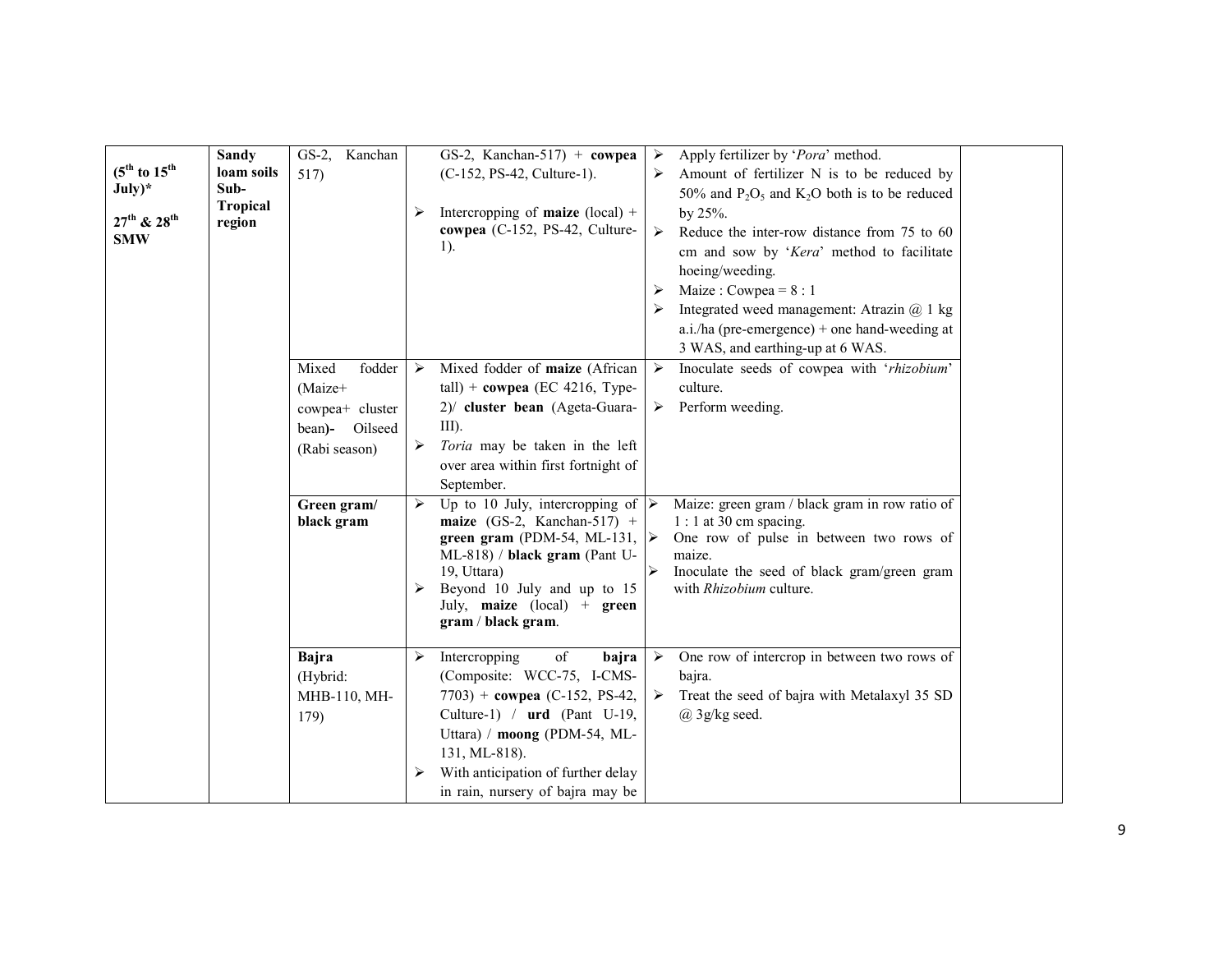|               |        | raised.                                                                                                                                                                                                                                               |                                                                                                                    |  |
|---------------|--------|-------------------------------------------------------------------------------------------------------------------------------------------------------------------------------------------------------------------------------------------------------|--------------------------------------------------------------------------------------------------------------------|--|
| <b>Sesame</b> | ➤<br>➤ | Intercropping of sesame (Punjab $\triangleright$<br>$Til-1$ + <b>black gram</b> (Pant U-19,<br>Uttara).<br>Intercropping of <b>groundnut</b> $\triangleright$<br>$(short duration) + black gram$<br>(Pant U-19, Uttara) may be taken<br>into account. | Sesame and black gram should be intercropped<br>with $1:1$ ratio by following ' <b>Kera</b> ' method of<br>sowing. |  |

| <b>Condition</b>                                                           |                                                 |                                        |                                                                                                                                                                                                           | <b>Suggested Contingency measures</b>                                                                                                                                                              |                                   |
|----------------------------------------------------------------------------|-------------------------------------------------|----------------------------------------|-----------------------------------------------------------------------------------------------------------------------------------------------------------------------------------------------------------|----------------------------------------------------------------------------------------------------------------------------------------------------------------------------------------------------|-----------------------------------|
| <b>Early season</b><br>drought                                             | Major<br>Farming                                | Normal Crop/<br><b>Cropping system</b> | Change in crop / cropping system including<br>variety                                                                                                                                                     | <b>Agronomic measures</b>                                                                                                                                                                          | <b>Remarks</b> on<br>Implementati |
| (delayed onset)                                                            | situation                                       |                                        |                                                                                                                                                                                                           |                                                                                                                                                                                                    | on                                |
| Delay by 4                                                                 | <b>Medium</b>                                   | Maize (Hybrid:                         | ≻<br>Late sown maize                                                                                                                                                                                      | Sowing of maize should be done on                                                                                                                                                                  |                                   |
| weeks                                                                      | rainfall<br>Sandy                               | $GS-2$ ,<br>Kanchan<br>517)            | Maize $+$ Cowpea for fodder purpose.<br>⋗                                                                                                                                                                 | raised bed method for grain yield                                                                                                                                                                  |                                   |
| $(16^{th}$ to $31^{st}$<br>$July)*$<br>29 <sup>th</sup> & 30 <sup>th</sup> | loam soils<br>Sub-<br><b>Tropical</b><br>region | Maize (fodder)                         | Maize (African tall) + cowpea (EC-4216,<br>➤<br>$Type-2)$<br>Bajra (WCC-75, ICMS-7703) + cowpea                                                                                                           | of<br>Package<br>of<br>practices<br>➤<br>SKUAST-Jammu.                                                                                                                                             |                                   |
| <b>SMW</b>                                                                 |                                                 |                                        | (EC-4216, Type-2)<br>Jowar + cowpea (EC-4216, Type-2)<br>As such, the land may be utilized for<br>succeeding Toria (RSPT-1, RSPT-2)<br>during $1st$ week of September.                                    |                                                                                                                                                                                                    |                                   |
|                                                                            |                                                 | Green gram/<br>black gram              | Sole crop of pulses comprising green gram<br>➤<br>(ML-131, PS-7, PS-16), or black gram<br>(Pant U-19, Uttara) up to 21st July.<br>Beyond $21st$ July, use local cultivars of<br>green gram or black gram. | Adopt 'bed & furrow' system for<br>sowing of pulses.<br>Inoculate the seed of green<br>gram/black gram with Rhizobium<br>culture.<br>Reduce the dose of N by 50%.<br>Treat the seed with Captan or |                                   |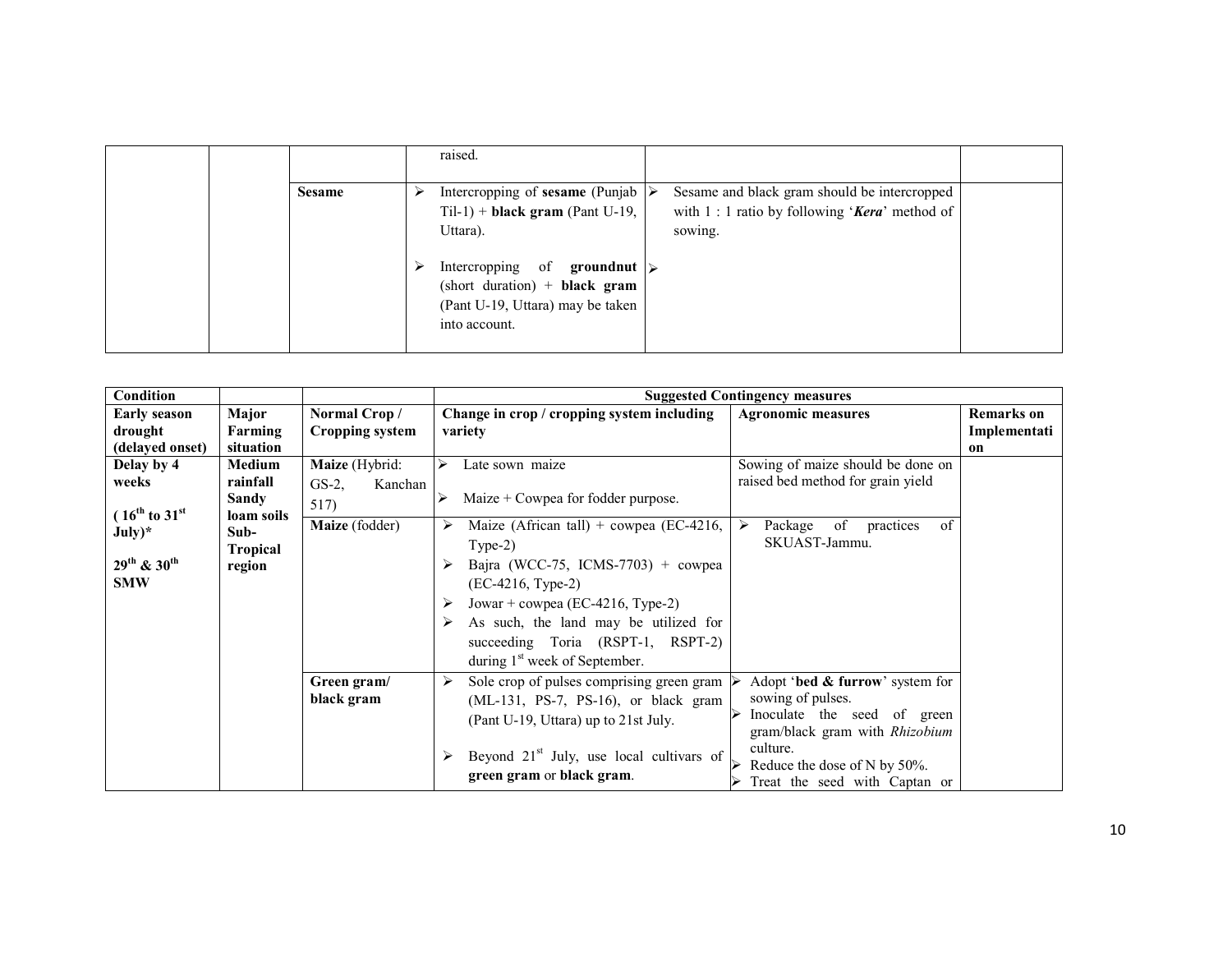|               |                                                                                                                   | Thiram $(a)$ 3 g/kg seed.                                 |
|---------------|-------------------------------------------------------------------------------------------------------------------|-----------------------------------------------------------|
| Bajra         | Instead of direct sowing, transplant the bajra  <br>from nursery.<br><b>Intercropping:</b> Bajra + cowpea / urd / | 3 weeks old nursery of bajra<br>⋗<br>may be transplanted. |
|               | moong                                                                                                             |                                                           |
| <b>Sesame</b> | Intercropping of <b>sesame</b> (Punjab Til-1) + $\triangleright$ Sesame and black gram should be                  |                                                           |
|               | black gram (Local)                                                                                                | intercropped with 1 : 1 ratio by                          |
|               |                                                                                                                   | following 'Kera' method of                                |
|               |                                                                                                                   | sowing.                                                   |

| <b>Condition</b>                                                                                                  |                                                  |                                               |                                                                                                                                                                                                                                                                     | <b>Suggested Contingency measures</b>                                                                                           |                                     |
|-------------------------------------------------------------------------------------------------------------------|--------------------------------------------------|-----------------------------------------------|---------------------------------------------------------------------------------------------------------------------------------------------------------------------------------------------------------------------------------------------------------------------|---------------------------------------------------------------------------------------------------------------------------------|-------------------------------------|
| <b>Early season</b><br>drought (delayed<br>onset)                                                                 | Major<br>Farming<br>situation                    | Normal Crop/<br><b>Cropping system</b>        | Change in crop / cropping system<br>including variety                                                                                                                                                                                                               | <b>Agronomic measures</b>                                                                                                       | <b>Remarks</b> on<br>Implementation |
| Delay by 6 weeks<br>(1 <sup>st</sup> to 14 <sup>th</sup> )<br>August)*<br>31 <sup>st</sup> & 32 <sup>nd</sup> SMW | <b>Medium</b><br>rainfall<br>Sandy<br>loam soils | Maize (Hybrid:<br>$GS-2$ ,<br>Kanchan<br>517) | Maize for fodder purpose.<br>Maize $+$ Cowpea for fodder purpose.                                                                                                                                                                                                   |                                                                                                                                 |                                     |
|                                                                                                                   | Sub-<br><b>Tropical</b><br>region                | Maize (fodder)                                | Maize (African tall) + cowpea (EC-<br>4216, Type-2)<br>Bajra (WCC-75, ICMS-7703) +<br>cowpea (EC-4216, Type-2)<br>Jowar + cowpea (EC-4216, Type-2)<br>As such, the land may be utilized for<br>succeeding Toria (RSPT-1, RSPT-2)<br>during $1st$ week of September. |                                                                                                                                 |                                     |
|                                                                                                                   |                                                  | Green gram/<br>black gram                     | Green gram / black gram (Local) for<br>⋗<br>fodder purposes.                                                                                                                                                                                                        | $\triangleright$<br>Inoculate the seed of green gram<br>/ black gram with Rhizobium<br>culture.<br>Reduce the dose of N by 50%. |                                     |
|                                                                                                                   |                                                  | <b>Bajra</b>                                  | (WCC-75, ICMS-7703)<br>≻<br>Bajra<br>$+$<br>cowpea (EC-4216, Type-2) for fodder.                                                                                                                                                                                    | As per package of practice of<br>➤<br>SKUAST-J.                                                                                 |                                     |